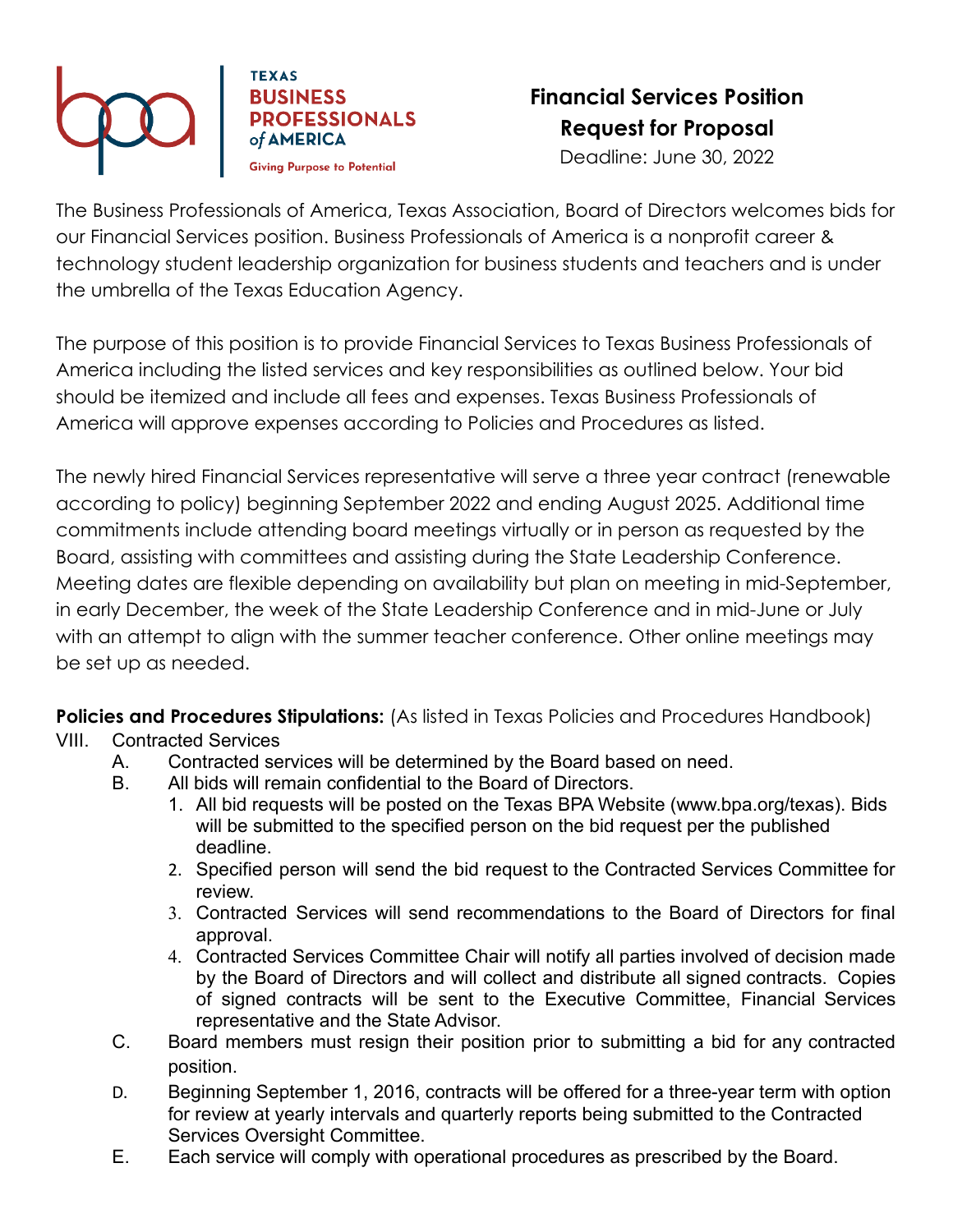- F. The individual or representative providing the services will report directly to the Contracted Services Oversight Committee at the quarterly Board of Directors Meeting.
- G. Budgeted amount is the maximum allowable expense. Every effort by the contracted services provider should be made to expend the minimum amount possible.
- H. All contracted services must have a fiduciary responsibility to the organization to limit expenses incurred to a reasonable amount. Any total reimbursed expense exceeding \$500 over the approved budget must be pre-approved by the Treasurer (Board Chair if Treasurer is not available); any expenditure exceeding \$1,000 over the approved budget must be approved by the Board of Directors.

Listed Key Responsibilities and Performance Measures as per Appendix G-19 - Description as taken from Texas Policies and Procedures Handbook.

## **Title: Financial Services**

Key Responsibilities:

- Reconcile bank statements
- Prepare statement of financial position
- Prepare statement of activities
- Assist in preparation of the annual budget
- Pay bills as approved by the treasurer
- Deposit funds received by the organization
- Maintain financial records
- Assist auditor in the preparation of the federal income tax return Form 990
- Compile and provide all Perkins reports and paperwork to Board Chair and TEA Rep
- Attend board meetings
- Complete Perkins grant

Key Performance Measures:

- Accuracy of financial statements as validated by the audit
- Reconcile bank statement monthly
- Prepare financial statement and statement of activities, for each board meeting
- Issue payments within one week of receipt
- Complete Perkins grant and reports by submission deadline
- Provides a signed contract within 1 week of selection to Board Chair to forward copies to Executive Committee

Competencies:

- Tax knowledge
- Understanding of accounting principles
- Basic understanding of GAAP
- Grant writing experience

## Term:

Contracted year from September 1 through August 31. Beginning September 1, 2016, contracts will be offered for a three-year term with option for review at yearly intervals and quarterly reports being submitted to the Contracted Services Oversight Committee.

Reporting Relationship: